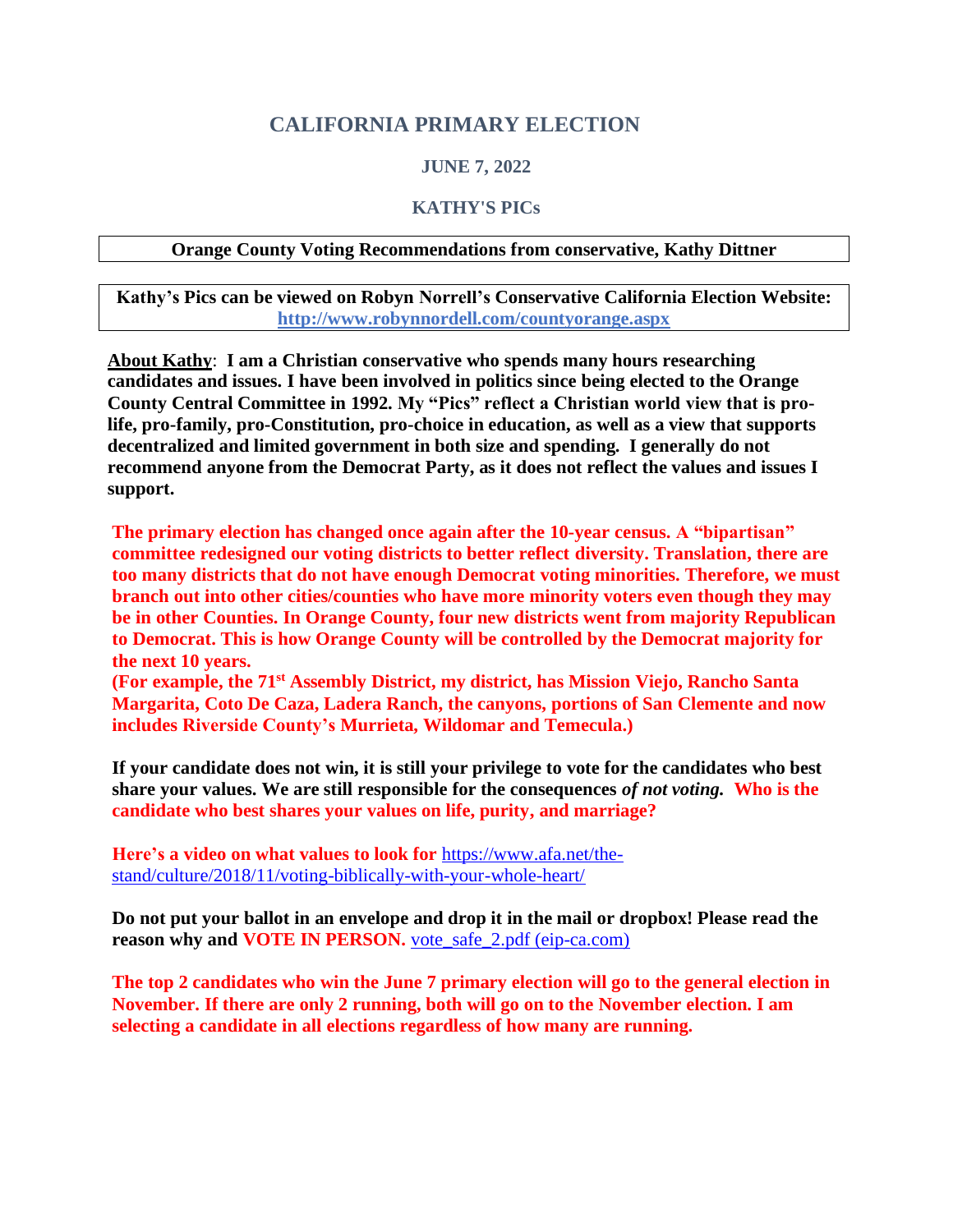# **The (\*) Asterix indicates candidates endorsed by the California Republican Assembly (Ronald Reagan called it "The Conscience of the Republican Party") and is pro-life, pro-marriage, and pro-family.**

## **FEDERAL GOVERNMENT**

# **UNITED STATES REPRESENTATIVE**

**40th District: Greg Rath. \***Greg has been my city councilman since 2014 whom I know personally to be a fighter for fiscal and social conservative values. He was a marine fighter pilot and became well acquainted with Washington D.C., having served as Asst. Chief of Staff at the White House Military Office. He wants to fight in Washington for border security, 2<sup>nd</sup> amendment rights and is against masks for children. Young Kim, the incumbent, is a centrist Republican who has voted for four Democrat issues including voting against Trump and to strip Marjorie Taylor Green, R-GA (a fearless fighter against the establishment) of her committee assignments.

**47th District: Scott Baugh. \***Scott is a conservative Republican and needs to replace Katie Porter, a Democrat leftist, who is the current Representative. I know Scott to be a supporter of Israel, charter schools, secure borders, the military, and the police.

**49th District: Josiah O'Neill.** He is a Christian, pro-life, pro- marriage, and pro-family. Josiah attends my church, CCCH and is endorsed by Pastor Jack Hibbs. He is a retired Marine and currently a Sherriff in San Diego County.

## **UNITED STATES SENATE**

### **Full term**

**Dr. Cordie Williams.** \*He is running for the 6 year term against our current Senator, Alex Padilla who is a leftist Democrat. Cordie is a Christian. He is a former Marine and supports America-first policies, 2<sup>nd</sup> amendment rights, border security, police officers, ICE, and school choice. He also opposes government-mandated vaccines, masks, and CRT.

### **Partial/Unexpired Term**

**Mark P. Meuser.** Mark is pro-life and pro-marriage Christian. He is running for Kalama Harris' remaining 2 months term as Senator.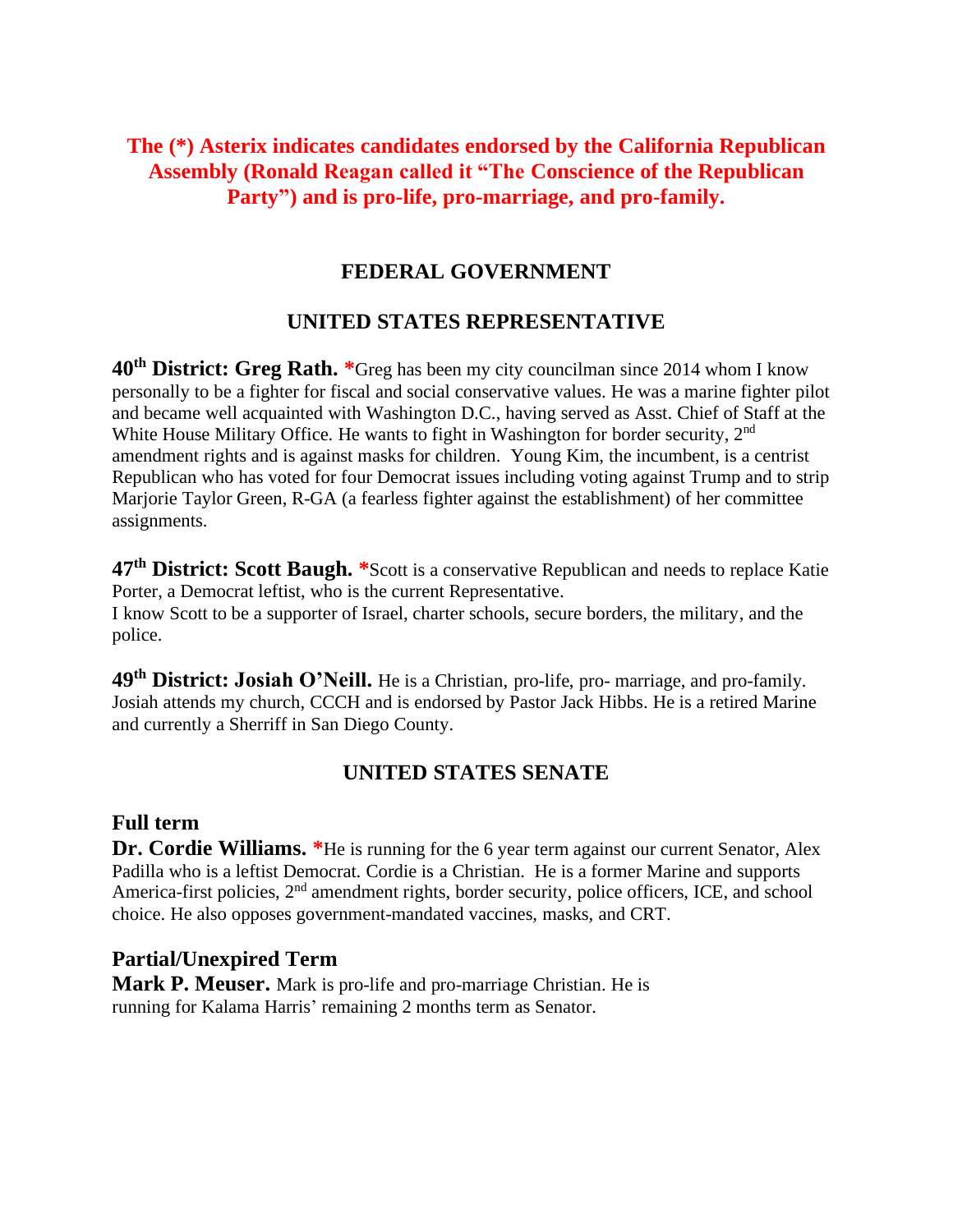# **CALIFORNIA STATE GOVERNMENT**

**Governor: Anthony Trimino.** The chance to win against Newsom for any candidate is slim, but I am committed to recommending pro-life, pro-marriage, pro-family candidates. The fact that Anthony is a Christian businessman, not a politician, is a winner. His grandfather was an immigrant who fled Cuba and became a businessman. Anthony is an entrepreneur who built one of the fastest growing companies in America. Deeply rooted in faith and family, he will fight against government-as-usual politics and special interests. He will work to protect your Godgiven freedoms and liberties.

**Lieutenant Governor: David Fennell.** \*He will work to secure the border and the 2<sup>nd</sup> amendment.

**Secretary of State: Rachel Hamm. \***Rachel is a Christian and will work for voter integrity. She is endorsed by Mike Lindell and Michael Flynn.

**Controller: Lanhee Chen. \*** He is a fiscal and social conservative. He conducts research at the Hoover Institute, teaches at Stanford, and has four degrees from Harvard including law and political science.

**Treasurer: Jack Guerrero. \***He is an Economist and a CPA.

**Attorney General: Eric Early. \***He was the lead council for Recall Newsom 2020. He also opposes CRT and is a  $2<sup>nd</sup>$  Amendment proponent.

**Insurance Commissioner: Robert Howell. \***He is a businessman with traditional American values and believes in personal freedom.

**Superintendent of Public Instruction: George Yang. \*** If elected, Yang, aims to empower parents, invigorate students, help every student find his/her passion, and keep schools open.

**Board of Equalization 4<sup>th</sup> District: Matthew Harper.** \*He is the candidate that you can count on. He signed the Pledge to Protect Proposition 13, the Pledge to Oppose Tax Increases, and consistently earned an "A" rating from the Howard Jarvis Taxpayers Association.

## **STATE SENATE**

**Senate 36th District: Janet Nguyen. \***She is an incumbent and a conservative.

**Senate 38th District: Matt Gunderson.** He is a conservative businessman and the only Republican running. Matt is endorsed by the Orange County and San Diego Republican Party as well as conservative Pat Bates.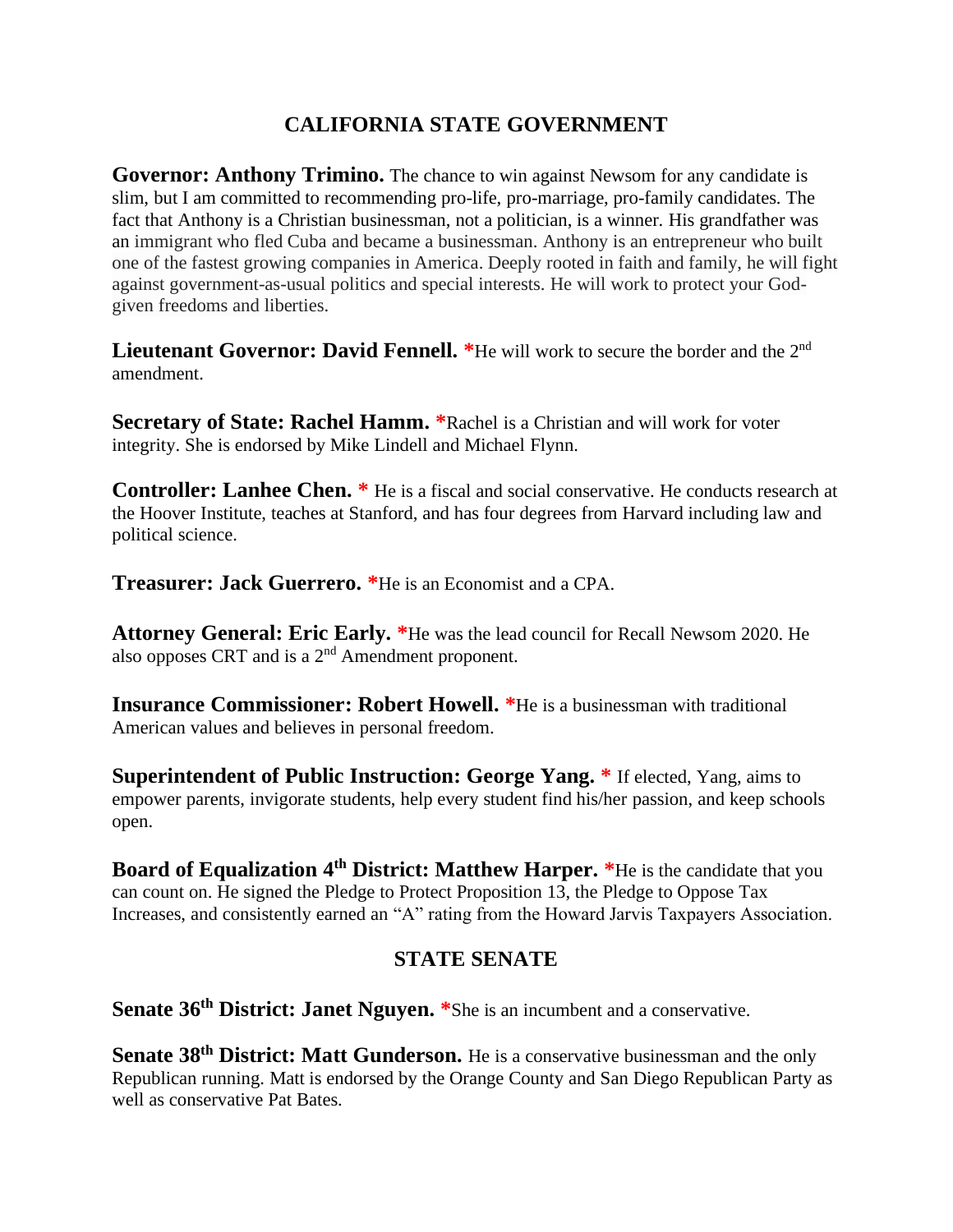## **STATE ASSEMBLY**

**Assembly 71st District: Kathryn (Kate) Sanchez. \***She is endorsed by CRA and Murrieta and Temecula Republican Assemblies.

**Assembly 72nd District: Benjamin Yu.** He is a fresh new face, disabled veteran, and a Christian, pro-life, pro-marriage, pro-family man from Lake Forest.

**Assembly 73rd District: Steven Choi. \***He is an incumbent and a proven conservative.

**Assembly 74th District: Laurie Davies. \***She is an incumbent and a conservative.

## **SCHOOLS**

**Superintendent of Schools: Stefan Bean. \***Stefan is a true conservative and man of God. As a disabled Vietnamese immigrant, he is a passionate advocate for school choice, classical education, building character, critical thinking, and does not support the teaching of critical race theory. He has served as superintendent for Aspire public schools in Los Angeles as well as a principal for ten years.

**School Board Area 5: Lisa Sparks. \***Dr. Sparks is the Inaugural Dean of the School of Communication and Endowed Professor at Chapman University Orange, CA.

# **ORANGE COUNTY GOVERNMENT**

**Supervisor District 5: Senator Pat Bates.** Pat is pro-life, pro-marriage, pro-family and the best candidate for O.C. Supervisor. She has served Orange County as Mayor of Laguna Niguel, State Assembly Board of Supervisors, and State Senate and wants to return to the Board of Supervisors. With her extensive experience and wisdom on state and Orange County politics, she can be trusted to vote conservative values in every office she holds.

**Assessor: Claude Parrish. \***He is a consistent conservative and will be a taxpayer advocate.

**Auditor-Controller: Andrew Hamilton. \***Local former Lake Forest councilman and current water district official. He has a great conservative record. He is also the only one on the ballot.

**Clerk Recorder: Hugh Nguyen. \***He is an incumbent and an innovator in putting conservative programs in his department.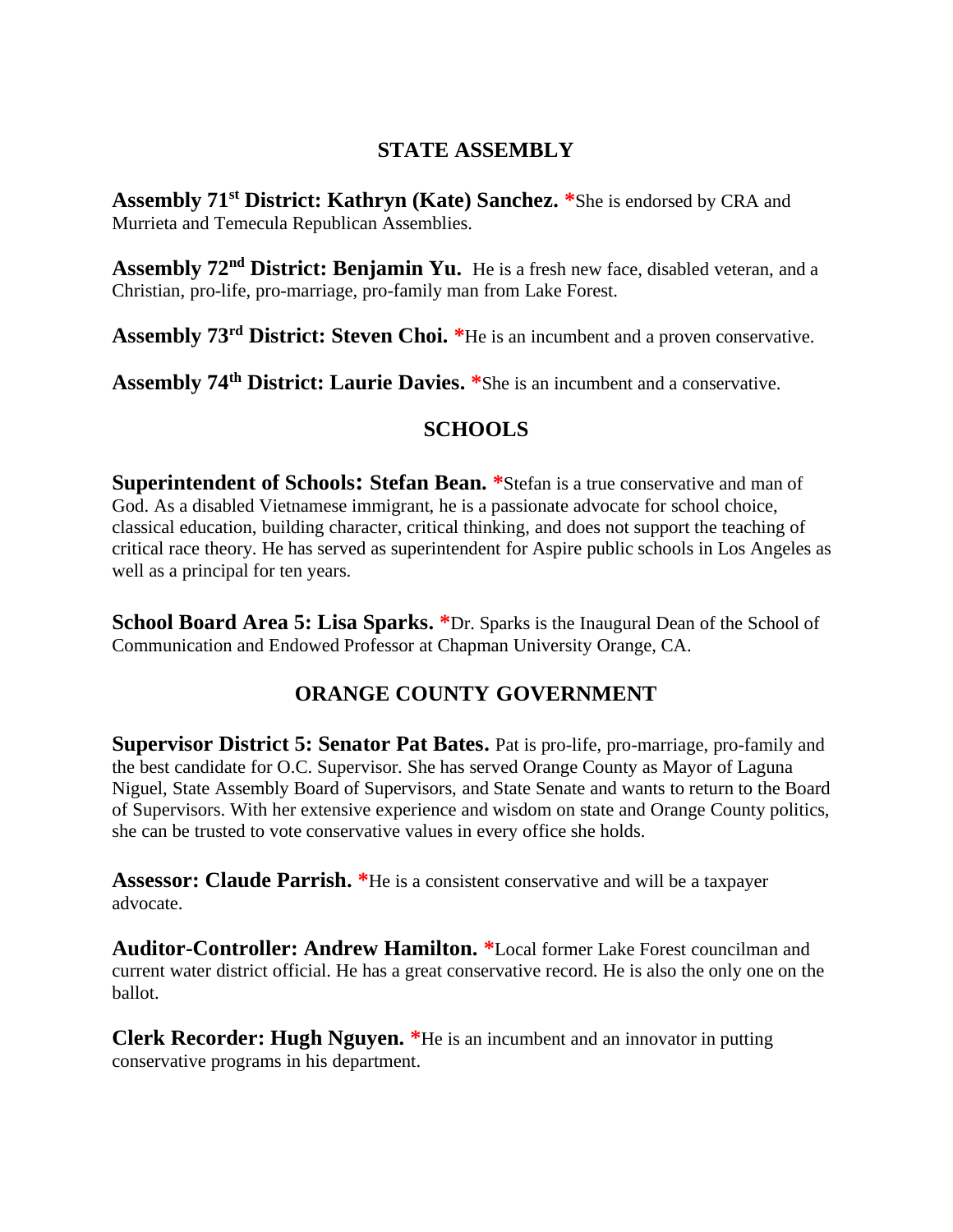**District Attorney-Public Administrator: Todd Spitzer. \***He has a strong commitment to public safety, protecting rights of victims, and ensuring a good quality of life for Orange County residents.

**Sheriff-Coroner: Don Barnes.** \*He is unopposed, but a proven fighter against Gavin Newsom's shutdown during COVID 19.

**Treasurer-Tax Collector: Shari Freidenrich. \***She is unopposed but a true conservative.

# **ORANGE COUNTY JUDICIAL**

# **SUPERIOR COURT**

**Most Superior Court Judges go uncontested, do not have to campaign, and automatically win. 36 incumbent Judges have no challengers and will go on to another six years. Only nine seats remain. I have been able to find many stated values and endorsements for Judges.**

**Office No. 5: Daniel Espinosa.** He claims the label of moderate, believes in strict interpretation of Constitution, and does not trust Biden.

**Office No. 9: Christopher Duff.** He is a Republican, believes in victims' rights, and minimum mandatory sentences. He is also endorsed by Orange County Sheriff, Don Barnes.

**Office No. 11: Shawn Nelson.** He is an assistant District Attorney under Todd Spitzer. He is a conservative Republican and is endorsed by Orange County Sheriff, Don Barnes.

**Office No. 21: Erin Beltran Rowe.** She is an advocate for victims of crime, Chief Ethics Officer for prosecutors, and a volunteer for Wounded Warriors. She is endorsed by Orange County Sherriff, Don Barnes and Supervisor Andrew Do, both conservatives. Born and raised in San Clemente, Rowe said that her goal as a judge is to ensure equal access to justice, respect for everyone, and that her court is a place where people feel heard.

**Office No. 22: Craig Kleffman.** Craig is an advocate for victims of violent crimes including children, domestic violence, hate crimes, gang violence, and families of murder victims. He is a believer in life sentences for brutal murders but also for the release of people wrongfully accused.